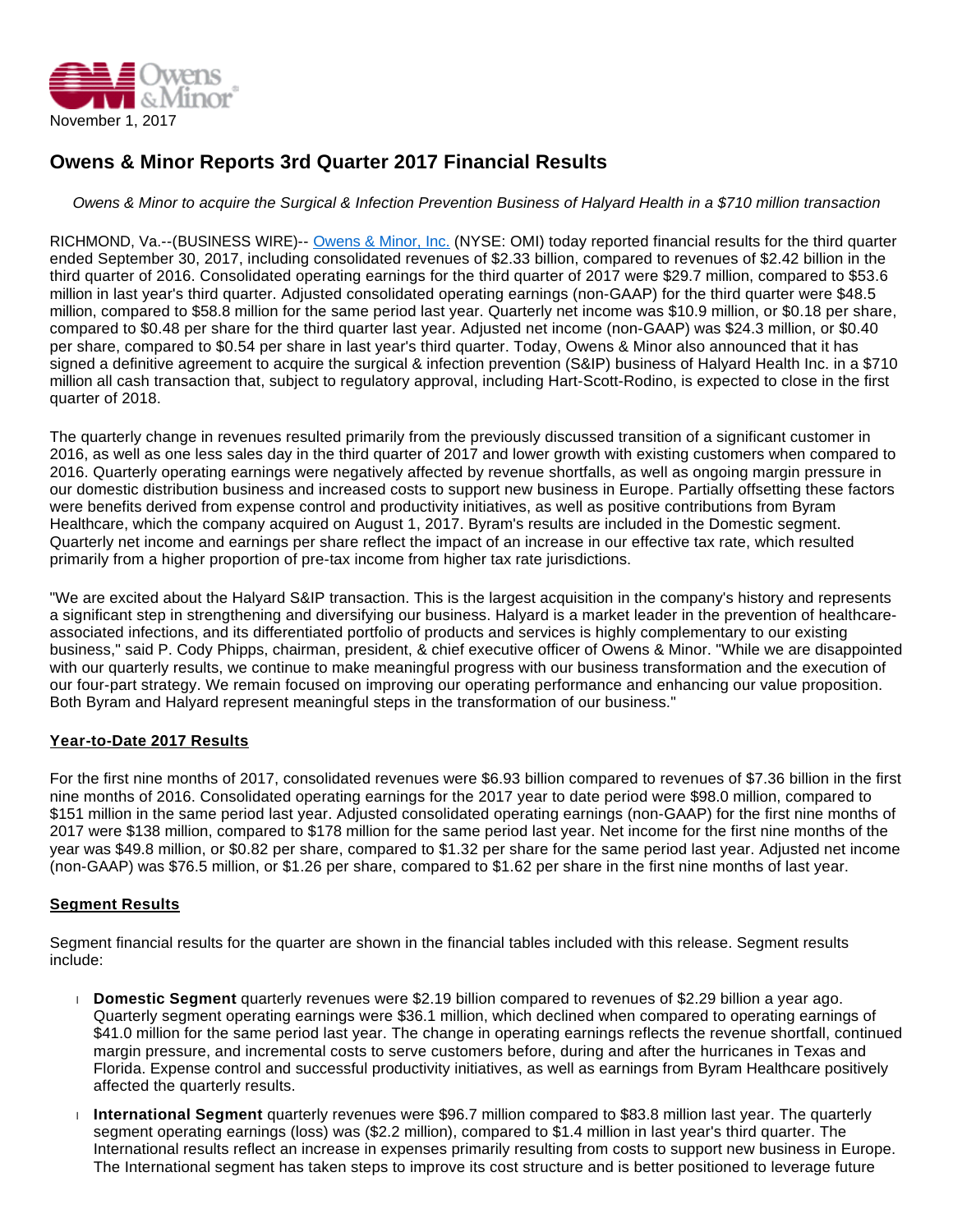opportunities.

 **Proprietary Products Segment** quarterly revenues were \$124.5 million compared to \$132.7 million in the prior year quarter. Segment operating earnings were \$9.1 million versus \$14.3 million last year. While representing a sequential improvement, the operating earnings decline was primarily related to the revenue shortfall and increased production costs for the company's custom procedure trays. The company has stabilized the production environment, which will lead to lower costs and a renewed focus on growing the business.

## **Revised Financial Guidance and Outlook**

The company has revised its outlook for non-GAAP diluted earnings per share in 2017 to a range of \$1.75 to \$1.85, from a previous range of \$1.90 to \$2.00. For 2018, the company plans to provide updated guidance upon the close of the Halyard transaction, which is expected to occur in the first quarter of 2018.

Although the company does provide guidance for adjusted earnings per share (which is a non-GAAP financial measure), it is not able to forecast the most directly comparable measure calculated and presented in accordance with GAAP. Certain elements of the composition of the GAAP amounts are not predictable, making it impractical for the company to forecast without unreasonable efforts. Such elements include, but are not limited to restructuring and acquisition charges. As a result, no GAAP guidance is provided. For the same reasons, the company is unable to address the probable significance of the unavailable information, which could have a potentially unpredictable, and potentially significant, impact on its future GAAP financial results. The outlook is based on certain assumptions that are subject to the risk factors discussed in the company's filings with the Securities and Exchange Commission (the "SEC").

# **Upcoming Investor Events**

Owens & Minor is scheduled to participate in a number of investor conferences in the fourth quarter of 2017; webcasts of formal presentations will be posted on the company's corporate website:

- Credit Suisse Healthcare Conference, Scottsdale, AZ, November 7, 2017
- Jefferies 2017 London Healthcare Conference, London, UK, November 15, 2017

# **Investors Conference Call & Supplemental Material**

Company executives will host a conference call, which will also be webcast, to discuss the company's third quarter results and the Halyard S&IP transaction today, Wednesday, November 1, 2017, at 8:00 a.m. EDT. The access code for the conference call, international dial-in and replay is #4577919. Participants may access the call at 866-393-1604. The international dial-in number is 224-357-2191. A replay of the call will be available for one week by dialing 855-859-2056. Webcast: A listen-only webcast of the call, along with supplemental information, will be available on [www.owens-minor.com](http://cts.businesswire.com/ct/CT?id=smartlink&url=http%3A%2F%2Fwww.owens-minor.com&esheet=51708575&newsitemid=20171101005841&lan=en-US&anchor=www.owens-minor.com&index=2&md5=162f5d5f3e9f9810779d4b4e007bffea) under "Investor Relations."

# **Safe Harbor Statement**

This release is intended to be disclosure through methods reasonably designed to provide broad, non-exclusionary distribution to the public in compliance with the SEC's Fair Disclosure Regulation. This release contains certain "forwardlooking" statements, which are made pursuant to the Safe Harbor provisions of the Private Securities Litigation Reform Act of 1995. These statements include, but are not limited to, statements related to the company's expectations regarding the performance of its business, its financial results, its liquidity and capital resources, the company's ability to complete the transaction with Halyard described herein and any projections of earnings, revenues or other financial or operational items related to the transaction or Halyard following the closing of the transaction, and other non-historical statements, including statements in the "Revised Financial Guidance and Outlook" section of this press release. Forward-looking statements involve known and unknown risks and uncertainties that may cause our actual results in future periods to differ materially from those projected or contemplated in the forward-looking statements. Important factors that could cause actual events or results to be materially different from our expectations with respect to the transaction with Halyard include, but are not limited to: the effect of the announcement of the transaction on the company's business relationships, operating results, share price or business generally; the occurrence of any event or other circumstances that could give rise to the termination of the definitive agreement relating to the transaction; the outcome of any legal proceedings that may be instituted against the company related to the transaction; the failure to satisfy any of the conditions to completion of the transaction, including the receipt of all required regulatory approvals and antitrust consents; and the failure to realize the expected synergies resulting from the transaction. Investors should refer to our annual report on Form 10-K for the year ended December 31, 2016, filed with the ("SEC") and subsequent quarterly reports on Form 10-Q and current reports on Form 8-K filed with or furnished to the SEC, for a discussion of certain other known risk factors that could cause our actual results to differ materially from our current estimates. These filings are available at [www.owens-minor.com](http://cts.businesswire.com/ct/CT?id=smartlink&url=http%3A%2F%2Fwww.owens-minor.com&esheet=51708575&newsitemid=20171101005841&lan=en-US&anchor=www.owens-minor.com&index=3&md5=e39a8c6aa24337c318f9e9e1a659a8e1). Given these risks and uncertainties, we can give no assurances that any forward-looking statements will, in fact, transpire and, therefore, caution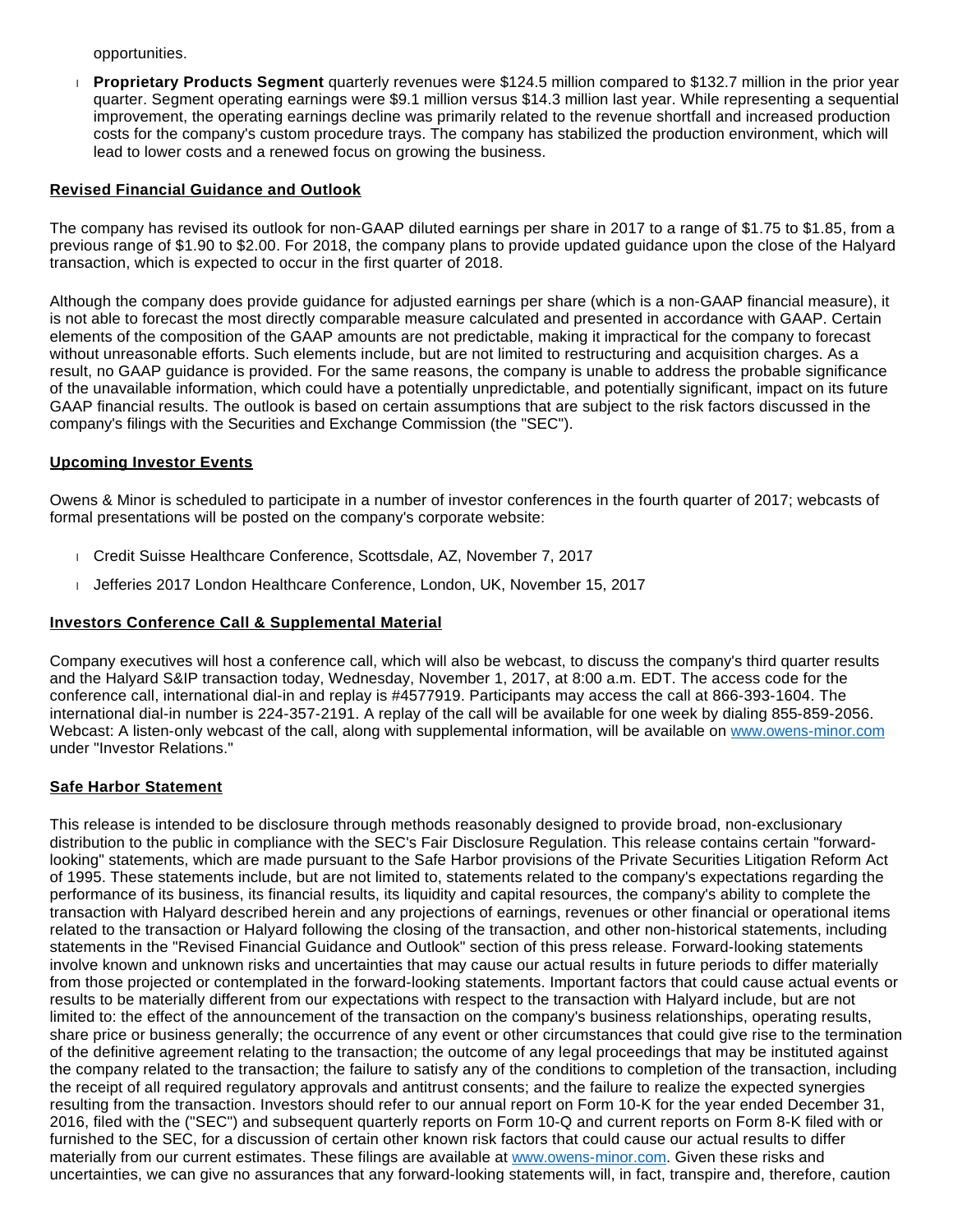investors not to place undue reliance on them. We specifically disclaim any obligation to update or revise any forwardlooking statements, whether as a result of new information, future developments or otherwise.

Owens & Minor uses its Web site, [www.owens-minor.com](http://cts.businesswire.com/ct/CT?id=smartlink&url=http%3A%2F%2Fwww.owens-minor.com&esheet=51708575&newsitemid=20171101005841&lan=en-US&anchor=www.owens-minor.com&index=4&md5=c7d58c7d004ae13c9e57e232bc04fcb9), as a channel of distribution for material company information, including news releases, investor presentations and financial information. This information is routinely posted and accessible under the Investor Relations section.

Included with the press release financial tables are reconciliations of the differences between the non-GAAP financial measures presented in this news release and their most directly comparable GAAP financial measures.

## **About Owens & Minor, Inc.**

Owens & Minor, Inc. (NYSE: OMI) is a global healthcare solutions company dedicated to Connecting the World of Medical

Products to the Point of Care<sup>SM</sup> by providing vital supply chain services to healthcare providers and manufacturers of healthcare products. Owens & Minor provides logistics services across the spectrum of medical products from disposable medical supplies to devices and implants. With logistics platforms strategically located in the United States and Europe, Owens & Minor serves markets where three quarters of global healthcare spending occurs. Owens & Minor's customers span the healthcare market from independent hospitals to large integrated healthcare networks, as well as group purchasing organizations, healthcare products manufacturers, the federal government, and healthcare patients at home through the Byram Healthcare subsidiary. A FORTUNE 500 company, Owens & Minor is headquartered in Richmond, Virginia, and has annualized revenues exceeding \$9 billion. For more information about Owens & Minor, visit [owens](http://cts.businesswire.com/ct/CT?id=smartlink&url=http%3A%2F%2Fwww.owens-minor.com&esheet=51708575&newsitemid=20171101005841&lan=en-US&anchor=owens-minor.com&index=5&md5=f88204170e19ee7e72eb4ad09c07ac9d)[minor.com,](http://cts.businesswire.com/ct/CT?id=smartlink&url=http%3A%2F%2Fwww.owens-minor.com&esheet=51708575&newsitemid=20171101005841&lan=en-US&anchor=owens-minor.com&index=5&md5=f88204170e19ee7e72eb4ad09c07ac9d) follow [@Owens\\_Minor on Twitter](http://cts.businesswire.com/ct/CT?id=smartlink&url=https%3A%2F%2Ftwitter.com%2FOwens_Minor&esheet=51708575&newsitemid=20171101005841&lan=en-US&anchor=%40Owens_Minor+on+Twitter&index=6&md5=f4baef46731fbee582de7aa17d321b24), and connect on LinkedIn at [www.linkedin.com/company/owens-&-minor](http://cts.businesswire.com/ct/CT?id=smartlink&url=http%3A%2F%2Fwww.linkedin.com%2Fcompany%2Fowens-%26-minor&esheet=51708575&newsitemid=20171101005841&lan=en-US&anchor=www.linkedin.com%2Fcompany%2Fowens-%26-minor&index=7&md5=1cf457c31bb032c7255613daff023771).

#### **Owens & Minor, Inc.**

**Consolidated Statements of Income (unaudited)**

(dollars in thousands, except per share data)

|                                                      | Three Months Ended September 30, |           |      |           |  |
|------------------------------------------------------|----------------------------------|-----------|------|-----------|--|
|                                                      |                                  | 2017      | 2016 |           |  |
| Net revenue                                          | \$                               | 2,333,961 | \$   | 2,415,601 |  |
| Cost of goods sold                                   |                                  | 2,032,019 |      | 2,119,326 |  |
| Gross margin                                         |                                  | 301,942   |      | 296,275   |  |
| Distribution, selling and administrative expenses    |                                  | 261,045   |      | 241,305   |  |
| Acquisition-related and exit and realignment charges |                                  | 9,299     |      | 2,739     |  |
| Other operating (income) expense, net                |                                  | 1,927     |      | (1, 337)  |  |
| Operating earnings                                   |                                  | 29,671    |      | 53,568    |  |
| Interest expense, net                                |                                  | 8,737     |      | 6,770     |  |
| Income before income taxes                           |                                  | 20,934    |      | 46,798    |  |
| Income tax provision                                 |                                  | 10,063    |      | 16,967    |  |
| Net income                                           | \$                               | 10,871    | \$   | 29,831    |  |
| Net income per common share:                         |                                  |           |      |           |  |
| <b>Basic and diluted</b>                             | \$                               | 0.18      | \$   | 0.48      |  |

|                                                      | Nine Months Ended September 30, |           |    |           |  |
|------------------------------------------------------|---------------------------------|-----------|----|-----------|--|
|                                                      |                                 | 2017      |    | 2016      |  |
| Net revenue                                          | \$                              | 6,928,441 | \$ | 7,355,069 |  |
| Cost of goods sold                                   |                                 | 6,071,787 |    | 6,462,739 |  |
| Gross margin                                         |                                 | 856,654   |    | 892,330   |  |
| Distribution, selling and administrative expenses    |                                 | 735,353   |    | 726,944   |  |
| Acquisition-related and exit and realignment charges |                                 | 21,134    |    | 19,974    |  |
| Other operating (income) expense, net                |                                 | 2,143     |    | (5, 179)  |  |
| Operating earnings                                   |                                 | 98,024    |    | 150,591   |  |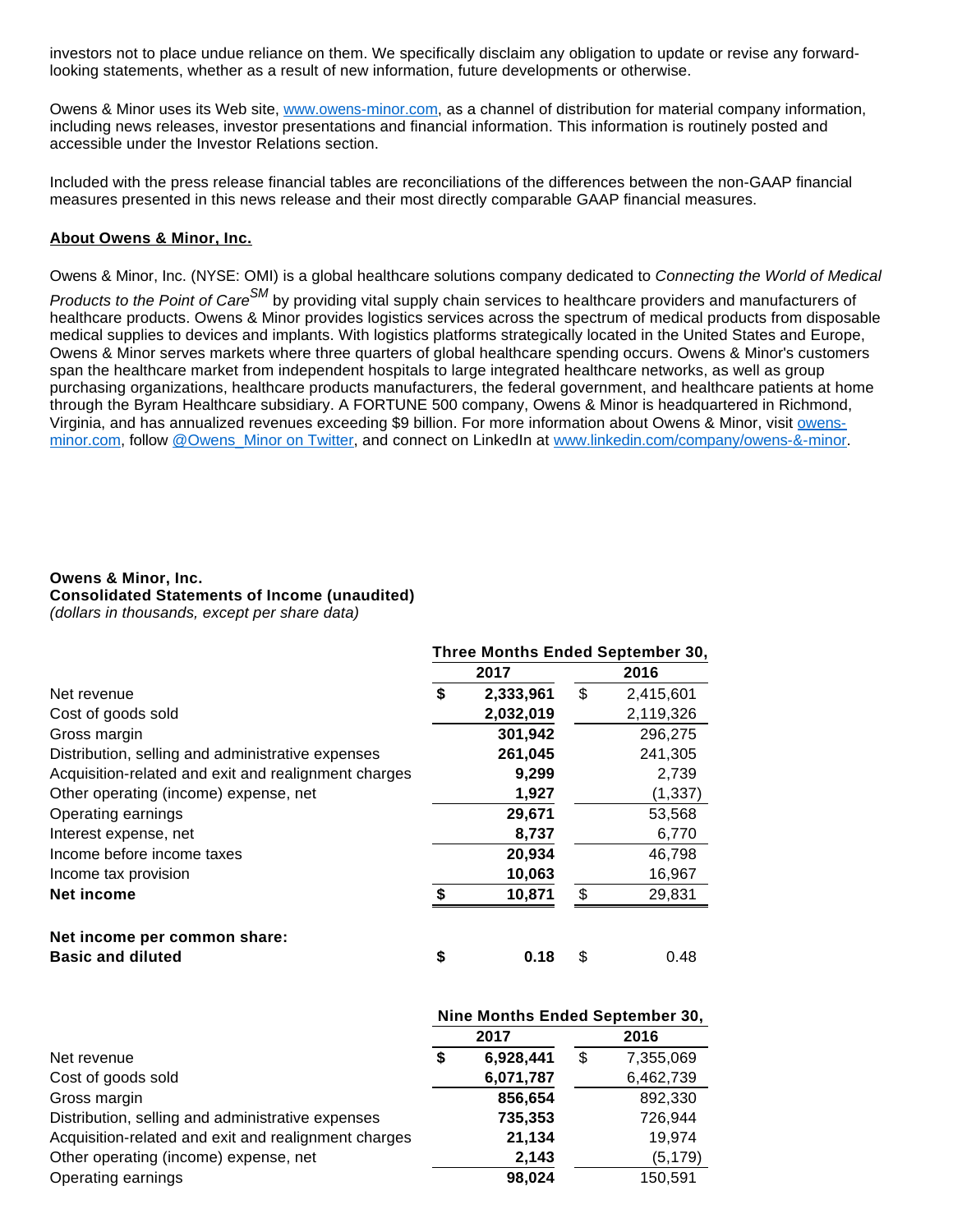| Interest expense, net        |   | 22,218 |     | 20,324  |
|------------------------------|---|--------|-----|---------|
| Income before income taxes   |   | 75,806 |     | 130,267 |
| Income tax provision         |   | 26,010 |     | 48,585  |
| Net income                   |   | 49,796 | S   | 81,682  |
| Net income per common share: |   |        |     |         |
| <b>Basic and diluted</b>     | S | 0.82   | \$. | 1.32    |

#### **Owens & Minor, Inc.**

**Condensed Consolidated Balance Sheets (unaudited)**

(dollars in thousands)

|                                           |                 | September 30, 2017 December 31, 2016 |           |  |
|-------------------------------------------|-----------------|--------------------------------------|-----------|--|
| <b>Assets</b>                             |                 |                                      |           |  |
| <b>Current assets</b>                     |                 |                                      |           |  |
| Cash and cash equivalents                 | \$<br>98,415    | \$                                   | 185,488   |  |
| Accounts receivable, net                  | 732,756         |                                      | 606,084   |  |
| Merchandise inventories                   | 989,251         |                                      | 916,311   |  |
| Other current assets                      | 311,499         |                                      | 254,156   |  |
| <b>Total current assets</b>               | 2,131,921       |                                      | 1,962,039 |  |
| Property and equipment, net               | 203,587         |                                      | 191,718   |  |
| Goodwill, net                             | 690,230         |                                      | 414,936   |  |
| Intangible assets, net                    | 231,886         |                                      | 82,511    |  |
| Other assets, net                         | 76,532          |                                      | 66,548    |  |
| <b>Total assets</b>                       | \$<br>3,334,156 | \$                                   | 2,717,752 |  |
| <b>Liabilities and equity</b>             |                 |                                      |           |  |
| <b>Current liabilities</b>                |                 |                                      |           |  |
| Accounts payable                          | \$<br>875,630   | \$                                   | 750,750   |  |
| Accrued payroll and related liabilities   | 31,998          |                                      | 45,051    |  |
| Other current liabilities                 | 296,663         |                                      | 238,837   |  |
| <b>Total current liabilities</b>          | 1,204,291       |                                      | 1,034,638 |  |
| Long-term debt, excluding current portion | 917,256         |                                      | 564,583   |  |
| Deferred income taxes                     | 137,539         |                                      | 90,383    |  |
| <b>Other liabilities</b>                  | 71,286          |                                      | 68,110    |  |
| <b>Total liabilities</b>                  | 2,330,372       |                                      | 1,757,714 |  |
| <b>Total equity</b>                       | 1,003,784       |                                      | 960,038   |  |
| <b>Total liabilities and equity</b>       | \$<br>3,334,156 | \$                                   | 2,717,752 |  |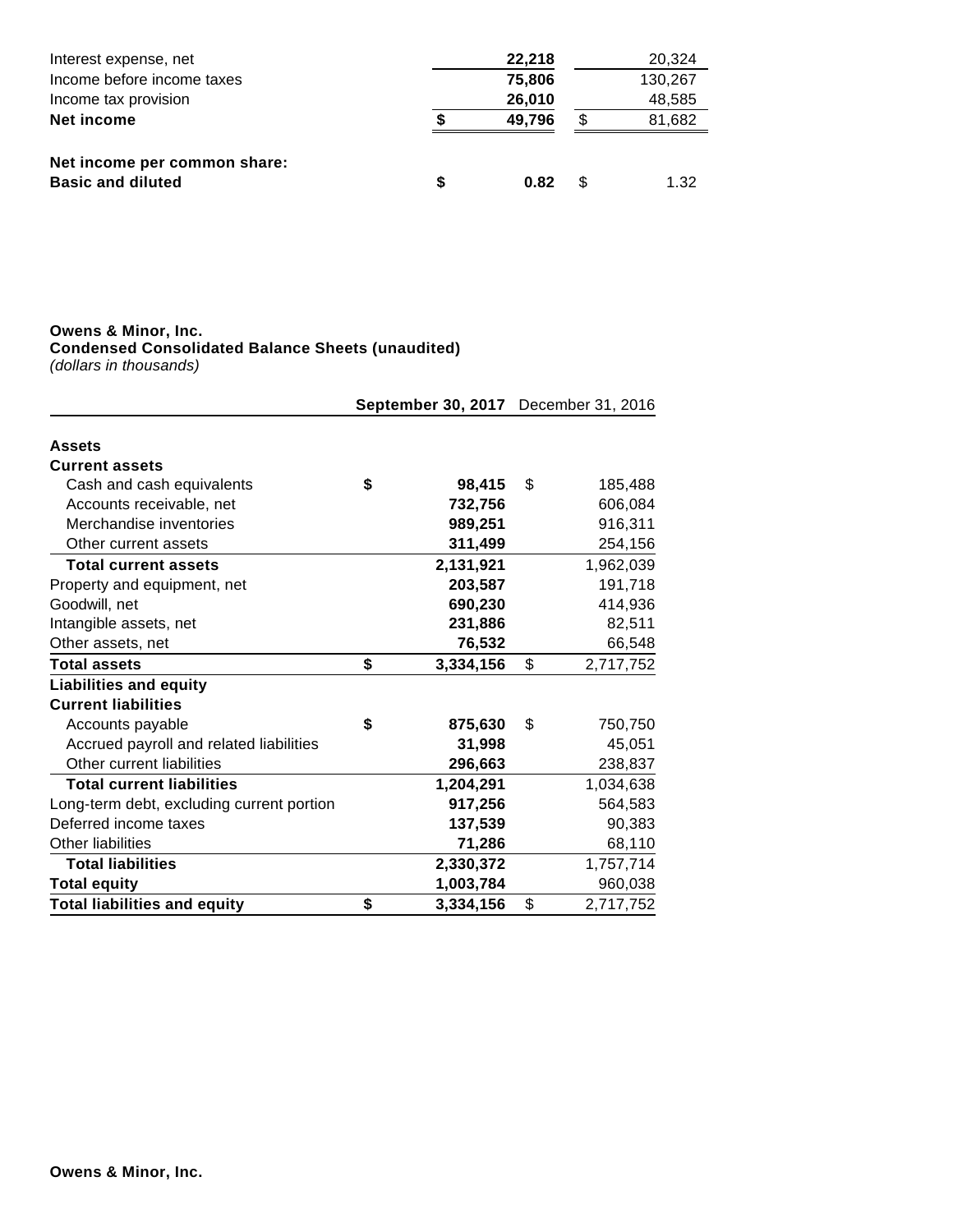# **Consolidated Statements of Cash Flows (unaudited)**

(dollars in thousands)

|                                                                               | Nine Months Ended September 30, |            |    |           |
|-------------------------------------------------------------------------------|---------------------------------|------------|----|-----------|
|                                                                               |                                 | 2017       |    | 2016      |
| <b>Operating activities:</b>                                                  |                                 |            |    |           |
| Net income                                                                    | \$                              | 49,796     | \$ | 81,682    |
| Adjustments to reconcile net income to cash provided by operating activities: |                                 |            |    |           |
| Depreciation and amortization                                                 |                                 | 41,060     |    | 42,182    |
| Share-based compensation expense                                              |                                 | 8,592      |    | 8,934     |
| Provision for losses on accounts receivable                                   |                                 | 1,158      |    | (216)     |
| Deferred income tax (benefit) expense                                         |                                 | (4, 585)   |    | (3,233)   |
| Changes in operating assets and liabilities:                                  |                                 |            |    |           |
| Accounts receivable                                                           |                                 | (79, 114)  |    | 5,023     |
| Merchandise inventories                                                       |                                 | (56, 134)  |    | (5,066)   |
| Accounts payable                                                              |                                 | 79,787     |    | 58,742    |
| Net change in other assets and liabilities                                    |                                 | (40, 634)  |    | (44,903)  |
| Other, net                                                                    |                                 | 5,719      |    | 1,366     |
| Cash provided by operating activities                                         |                                 | 5,645      |    | 144,511   |
|                                                                               |                                 |            |    |           |
| <b>Investing activities:</b>                                                  |                                 |            |    |           |
| Acquisition, net of cash acquired                                             |                                 | (366, 569) |    |           |
| Additions to property and equipment                                           |                                 | (24, 963)  |    | (13,682)  |
| Additions to computer software and intangible assets                          |                                 | (12, 826)  |    | (7,081)   |
| Proceeds from sale of property and equipment                                  |                                 | 780        |    | 4,497     |
| Cash used for investing activities                                            |                                 | (403, 578) |    | (16, 266) |
| <b>Financing activities:</b>                                                  |                                 |            |    |           |
| Change in bank overdraft                                                      |                                 |            |    | 21,753    |
| Proceeds from debt issuance                                                   |                                 | 250,000    |    |           |
| Borrowing under revolving credit facility                                     |                                 | 117,200    |    |           |
| Financing costs paid                                                          |                                 | (1,798)    |    |           |
| Cash dividends paid                                                           |                                 | (47, 316)  |    | (47, 802) |
| Repurchases of common stock                                                   |                                 | (5,000)    |    | (48, 654) |
| Other, net                                                                    |                                 | (7, 363)   |    | (8, 118)  |
| Cash provided by (used for) financing activities                              |                                 | 305,723    |    | (82, 821) |
|                                                                               |                                 |            |    |           |
| Effect of exchange rate changes on cash and cash equivalents                  |                                 | 5,137      |    | 6,652     |
| Net increase (decrease) in cash and cash equivalents                          |                                 | (87, 073)  |    | 52,076    |
| Cash and cash equivalents at beginning of period                              |                                 | 185,488    |    | 161,020   |
| Cash and cash equivalents at end of period                                    | \$                              | 98,415     | \$ | 213,096   |

| (dollars in thousands, except per share data)         | <b>Quarter Ended</b> |             |             |             |             |  |  |  |  |
|-------------------------------------------------------|----------------------|-------------|-------------|-------------|-------------|--|--|--|--|
|                                                       | 9/30/2017            | 6/30/2017   | 3/31/2017   | 12/31/2016  | 9/30/2016   |  |  |  |  |
| <b>Consolidated operating results:</b><br>Net revenue | \$2.333.961          | \$2.265.907 | \$2.328.573 | \$2.368.361 | \$2.415.601 |  |  |  |  |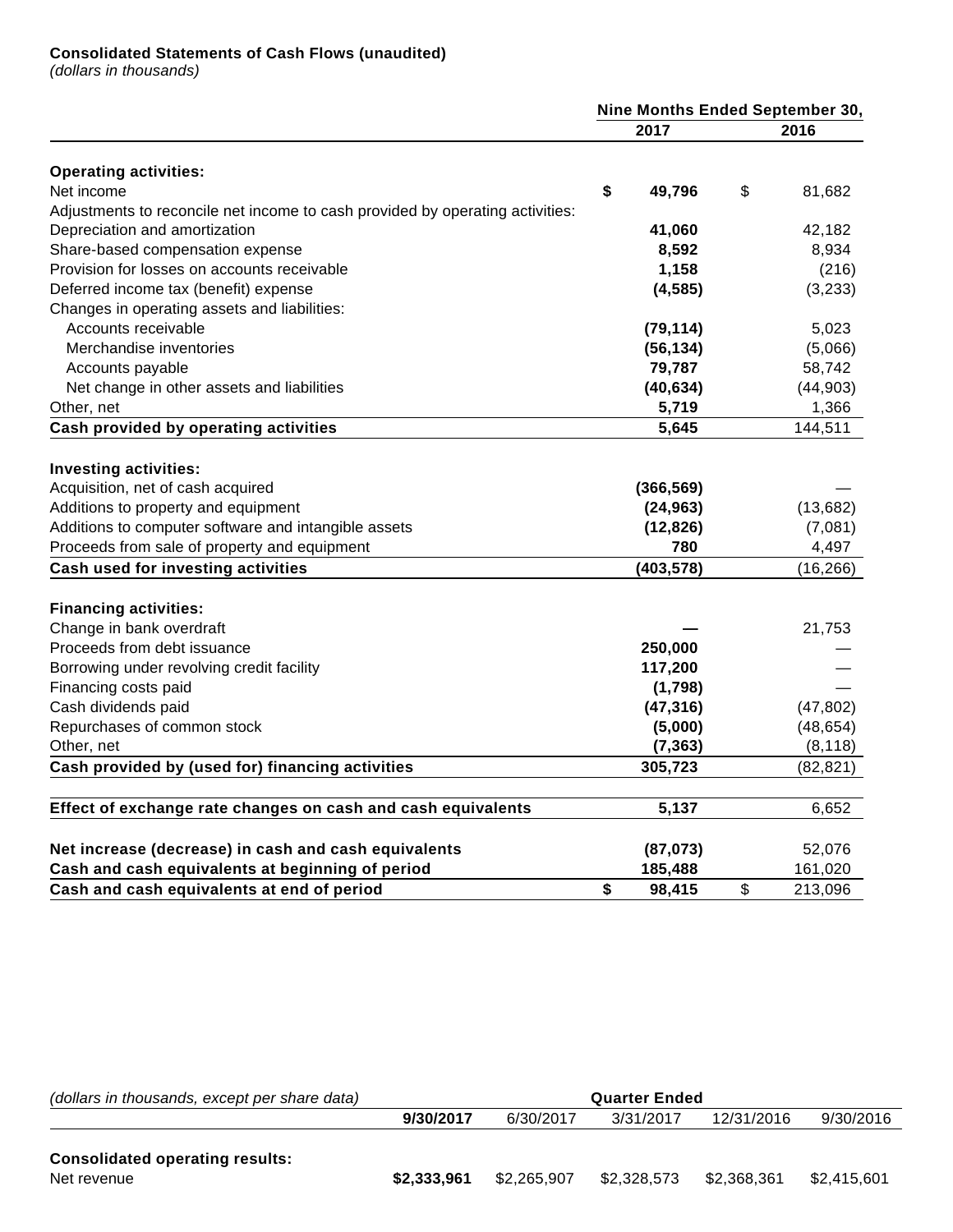| Gross margin<br>Gross margin as a percent of revenue                                                   | S  | 301,942<br>12.94% | S  | 273,533<br>12.07% | \$                        | 281,180<br>12.08% | S  | 294,980<br>12.46% | \$                        | 296,275<br>12.27% |
|--------------------------------------------------------------------------------------------------------|----|-------------------|----|-------------------|---------------------------|-------------------|----|-------------------|---------------------------|-------------------|
| Distribution, selling & administrative expenses<br>Distribution, selling & administrative expenses     | S. | 261,045           | \$ | 236,615           | \$                        | 237,693           | \$ | 243,480           | \$                        | 241,305           |
| as a percent of revenue                                                                                |    | 11.18%            |    | 10.44%            |                           | 10.21%            |    | 10.28%            |                           | 9.99%             |
| Operating earnings, as reported (GAAP)                                                                 | S  | 29,671            | S  | 32,837            | \$                        | 35,517            | \$ | 49,008            | \$                        | 53,568            |
| Acquisition-related charges <sup>(1)</sup>                                                             |    | 4,253             |    | 692               |                           | 1,347             |    | 286               |                           | 597               |
| Exit and realignment charges <sup>(2)</sup>                                                            |    | 5,046             |    | 2,201             |                           | 7,595             |    | 4,415             |                           | 2,142             |
| Acquisition-related intangible amortization (3)                                                        |    | 5,071             |    | 2,347             |                           | 2,319             |    | 2,450             |                           | 2,489             |
| Other <sup>(4)</sup>                                                                                   |    | 4,441             |    | 3,311             |                           | 922               |    |                   |                           |                   |
| Operating earnings, adjusted (Non-GAAP)                                                                | \$ | 48,482            | \$ | 41,388            | \$                        | 47,700            | \$ | 56,159            | \$                        | 58,796            |
| Operating earnings as a percent of revenue                                                             |    |                   |    |                   |                           |                   |    |                   |                           |                   |
| (GAAP)<br>Operating earnings as a percent of revenue,                                                  |    | 1.27%             |    | 1.45%             |                           | 1.53%             |    | 2.07%             |                           | 2.22%             |
| adjusted (Non-GAAP)                                                                                    |    | 2.08%             |    | 1.83%             |                           | 2.05%             |    | 2.37%             |                           | 2.43%             |
|                                                                                                        |    |                   |    |                   |                           |                   |    |                   |                           |                   |
| Net income, as reported (GAAP)                                                                         | \$ | 10,871            | S  | 20,141            | \$                        | 18,785            | S  | 27,105            | \$                        | 29,831            |
| Acquisition-related charges <sup>(1)</sup>                                                             |    | 4,253             |    | 692               |                           | 1,347             |    | 286               |                           | 597               |
| Income tax expense (benefit) <sup>(5)</sup>                                                            |    | (1,090)           |    | (228)             |                           | (450)             |    | 67                |                           | (221)             |
| Exit and realignment charges (2)                                                                       |    | 5,046             |    | 2,201             |                           | 7,595             |    | 4,415             |                           | 2,142             |
| Income tax expense (benefit) <sup>(5)</sup>                                                            |    | (1,764)           |    | (780)             |                           | (3,055)           |    | (289)             |                           | (794)             |
| Acquisition-related intangible amortization (3)                                                        |    | 5,071             |    | 2,347             |                           | 2,319             |    | 2,450             |                           | 2,489             |
| Income tax expense (benefit) <sup>(5)</sup>                                                            |    | (1,601)           |    | (696)             |                           | (696)             |    | (633)             |                           | (645)             |
| Other <sup>(4)</sup>                                                                                   |    | 4,441             |    | 3,311             |                           | 922               |    |                   |                           |                   |
| Income tax expense (benefit) <sup>(5)</sup>                                                            |    | (973)             |    | (1, 139)          |                           | (354)             |    |                   |                           |                   |
| Net income, adjusted (Non-GAAP)                                                                        | \$ | 24,254            | \$ | 25,849            | \$                        | 26,413            | \$ | 33,401            | \$                        | 33,399            |
|                                                                                                        |    |                   |    |                   |                           |                   | \$ |                   |                           |                   |
| Net income per share, as reported (GAAP)                                                               | \$ | 0.18              | \$ | 0.33              | \$                        | 0.31              |    | 0.45              | \$                        | 0.48              |
| Acquisition-related charges, after-tax (1)                                                             |    | 0.05              |    | 0.01              |                           | 0.01              |    |                   |                           | 0.01              |
| Exit and realignment charges, after-tax <sup>(2)</sup><br>Acquisition-related intangible amortization, |    | 0.06              |    | 0.02              |                           | 0.08              |    | 0.07              |                           | 0.02              |
| after-tax <sup>(3)</sup>                                                                               |    | 0.06              |    | 0.03              |                           | 0.03              |    | 0.03              |                           | 0.03              |
| Other, after-tax <sup>(4)</sup>                                                                        |    | 0.05              |    | 0.04              |                           | 0.01              |    |                   |                           |                   |
| Net income per share, adjusted (Non-GAAP)                                                              | \$ | 0.40              | \$ | 0.43              | $\boldsymbol{\mathsf{S}}$ | 0.44              | \$ | 0.55              | $\boldsymbol{\mathsf{S}}$ | 0.54              |
| Financing:                                                                                             |    |                   |    |                   |                           |                   |    |                   |                           |                   |
| Cash and cash equivalents                                                                              |    | 98,415            | \$ | 57,066            | \$                        | 127,167           | \$ | 185,488           | \$                        | 213,096           |
| Total interest-bearing debt                                                                            | S  | 933,489           | \$ | 583,201           | \$                        | 568,565           | \$ | 569,387           | \$                        | 570,263           |
|                                                                                                        |    |                   |    |                   |                           |                   |    |                   |                           |                   |
| <b>Stock information:</b><br>Cash dividends per common share                                           | \$ | 0.2575            | \$ | 0.2575            | \$                        | 0.2575            | \$ | 0.255             | \$                        | 0.255             |
| Stock price at quarter-end                                                                             | \$ | 29.20             | \$ | 32.19             | \$                        | 34.60             | \$ | 35.29             | \$                        | 34.73             |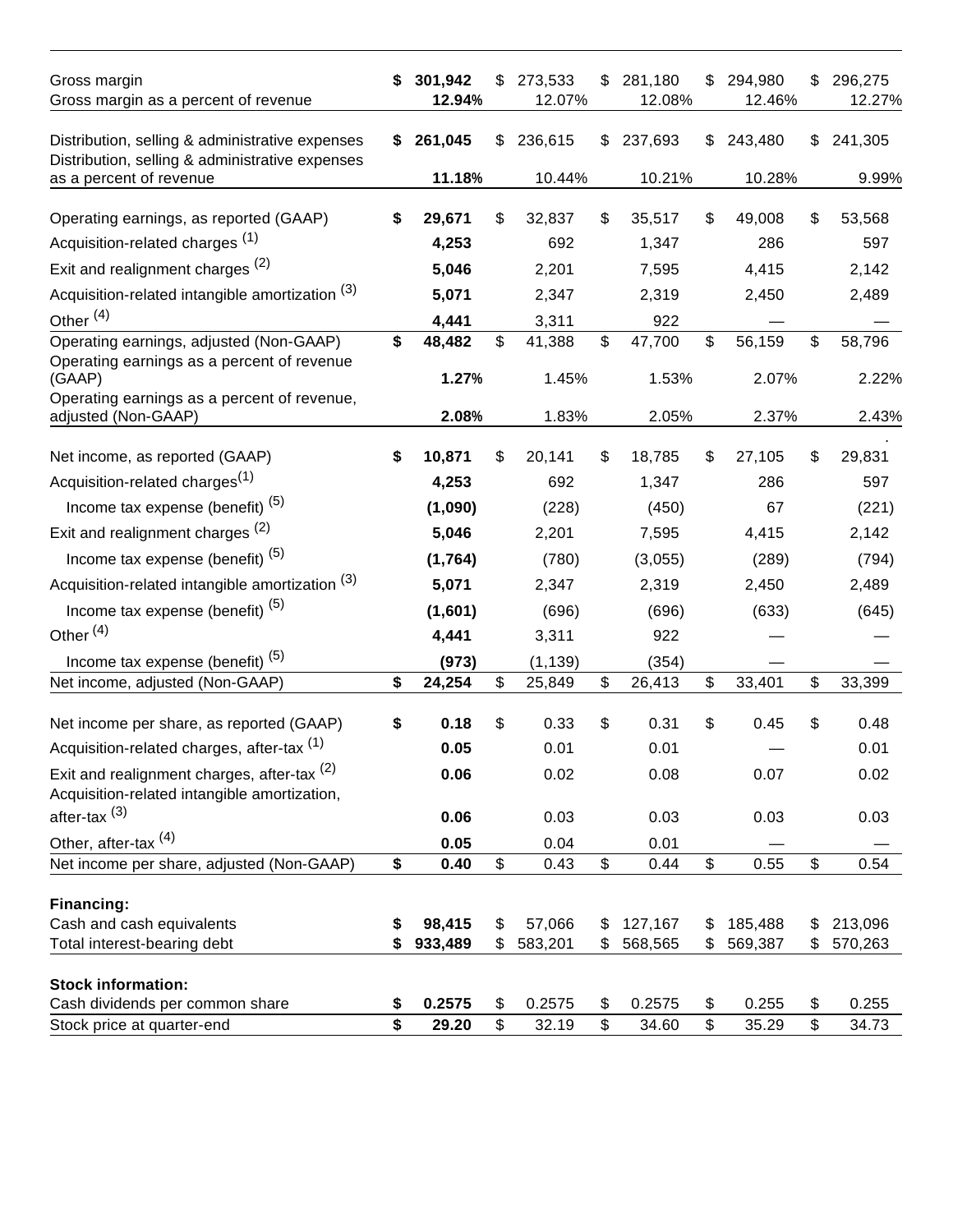# **Owens & Minor, Inc.**

# **Financial Statistics and GAAP/Non-GAAP Reconciliations (unaudited)**

The following items in the current quarter have been excluded in our non-GAAP financial measures:

 $<sup>(1)</sup>$  Acquisition-related charges in 2017 were primarily transaction and transition costs associated with the acquisition of</sup> Byram and the upcoming Halyard S&IP transaction. The prior year amounts related primarily to costs incurred to settle certain obligations and address other on-going matters associated with the acquisitions of ArcRoyal and Medical Action.

 $(2)$  Exit and realignment charges in 2017 were associated with severance from reduction in force and other employee costs associated with the establishment of our new client engagement centers, the write-down of information system assets which are no longer used and other IT restructuring charges. Expenses associated with the establishment of the client engagement center will continue to be recorded throughout 2017. Charges in 2016 included severance activities and other costs associated with our strategic organizational realignment which included certain professional fees and costs to streamline administrative functions and processes in the United States and Europe.

(3) Acquisition-related intangible amortization includes amortization of certain intangible assets established during purchase accounting for business combinations. These amounts are highly dependent on the size and frequency of acquisitions and are being excluded to allow for a more consistent comparison with forecasted, current and historical results and the results of our peers. We began to exclude these charges from our non-GAAP results in the second quarter of 2017 and thus prior year amounts have been recast on the same basis. Full year 2016 intangible amortization was \$10.0 million or \$0.12 per share.

 $(4)$  Software as a Service (SaaS) implementation costs associated with the upgrading of global IT platforms in connection with the redesign of our global information system strategy.

 $(5)$ These charges have been tax effected in the preceding table by determining the income tax rate depending on the amount of charges incurred in different tax jurisdictions and the deductibility of those charges for income tax purposes.

## **Use of Non-GAAP Measures**

This earnings release contains financial measures that are not calculated in accordance with U.S. generally accepted accounting principles ("GAAP"). In general, the measures exclude items and charges that (i) management does not believe reflect Owens & Minor, Inc.'s (the "Company") core business and relate more to strategic, multi-year corporate activities; or (ii) relate to activities or actions that may have occurred over multiple or in prior periods without predictable trends. Management uses these non-GAAP financial measures internally to evaluate the Company's performance, evaluate the balance sheet, engage in financial and operational planning and determine incentive compensation.

Management provides these non-GAAP financial measures to investors as supplemental metrics to assist readers in assessing the effects of items and events on its financial and operating results and in comparing the Company's performance to that of its competitors. However, the non-GAAP financial measures used by the Company may be calculated differently from, and therefore may not be comparable to, similarly titled measures used by other companies.

The non-GAAP financial measures disclosed by the Company should not be considered a substitute for, or superior to, financial measures calculated in accordance with GAAP, and the financial results calculated in accordance with GAAP and reconciliations to those financial statements set forth above should be carefully evaluated.

**Owens & Minor, Inc. Summary Segment Information (unaudited)** (dollars in thousands)

**Three Months Ended September 30,**

**2017 2016**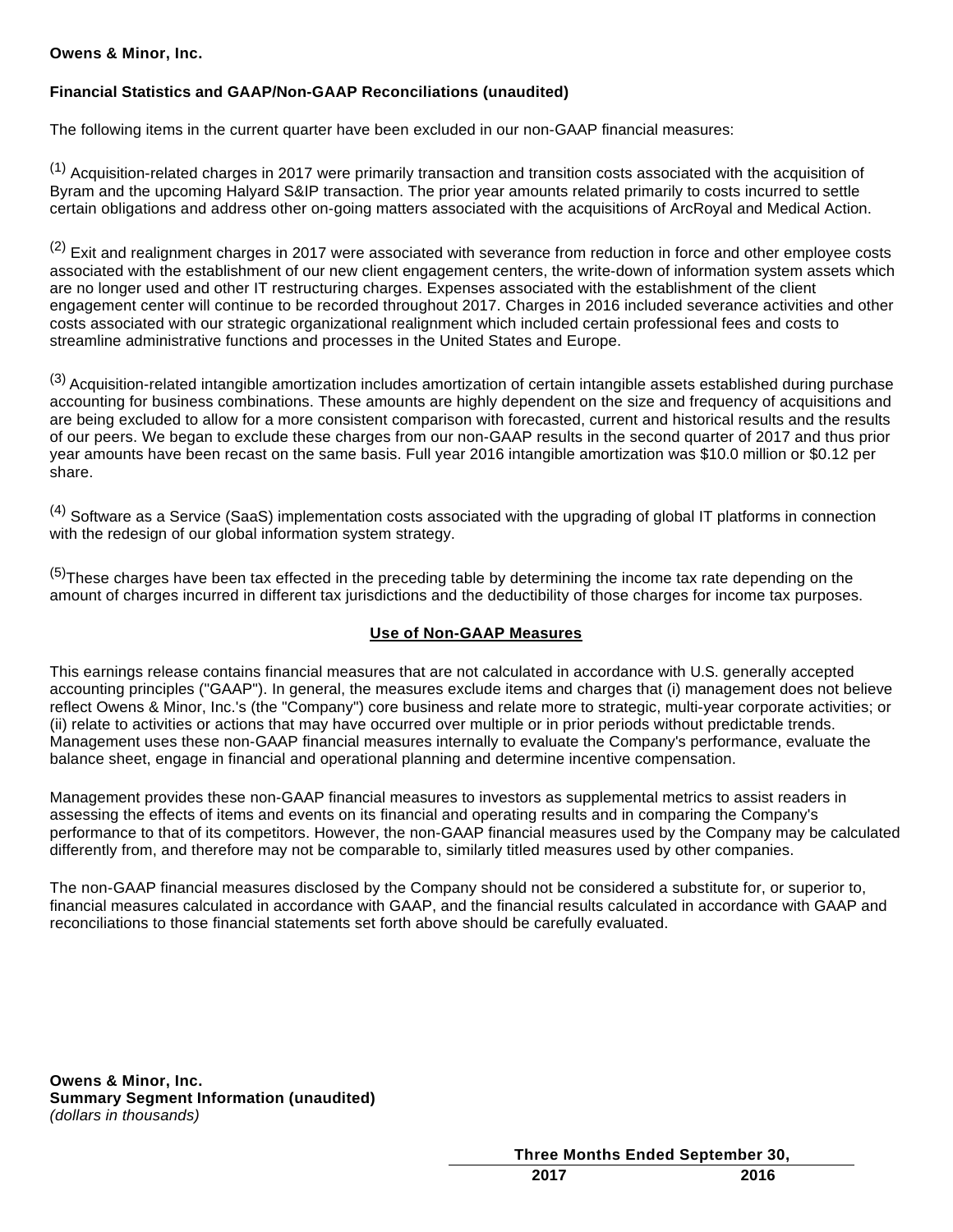|                             | Amount      | $%$ of<br>consolidated<br>net revenue | Amount      | $%$ of<br>consolidated<br>net revenue |
|-----------------------------|-------------|---------------------------------------|-------------|---------------------------------------|
| Net revenue:                |             |                                       |             |                                       |
| Segment net revenue         |             |                                       |             |                                       |
| <b>Domestic</b>             | \$2,194,143 | 94.01%                                | \$2,287,233 | 94.69%                                |
| International               | 96.661      | 4.14%                                 | 83.751      | 3.47%                                 |
| <b>Proprietary Products</b> | 124,542     | 5.34%                                 | 132,705     | 5.49%                                 |
| Total segment net revenue   | 2,415,346   |                                       | 2,503,689   |                                       |
| Inter-segment revenue       |             |                                       |             |                                       |
| <b>Proprietary Products</b> | (81, 385)   | (3.49)%                               | (88,088)    | $(3.65)\%$                            |
| Total inter-segment revenue | (81, 385)   |                                       | (88,088)    |                                       |
| Consolidated net revenue    | \$2,333,961 | 100.00%                               | \$2,415,601 | 100.00%                               |

|                                                      |              | % of segment |    |         | % of segment |
|------------------------------------------------------|--------------|--------------|----|---------|--------------|
| <b>Operating earnings (loss):</b>                    |              | net revenue  |    |         | net revenue  |
| Domestic                                             | \$<br>36,056 | 1.64%        | \$ | 41,034  | 1.79%        |
| International                                        | (2, 163)     | $(2.24)\%$   |    | 1,382   | 1.65%        |
| <b>Proprietary Products</b>                          | 9,102        | 7.31%        |    | 14,340  | 10.81%       |
| Inter-segment eliminations                           | 416          |              |    | (449)   |              |
| Acquisition-related and exit and realignment charges | (9, 299)     |              |    | (2,739) |              |
| Other <sup>(1)</sup>                                 | (4,441)      |              |    |         |              |
| Consolidated operating earnings                      | 29,671       | 1.27%        | \$ | 53,568  | 2.22%        |
| <b>Depreciation and amortization:</b>                |              |              |    |         |              |
| Domestic                                             | \$<br>9,602  |              | \$ | 7,360   |              |
| International                                        | 4,304        |              |    | 4,259   |              |
| <b>Proprietary Products</b>                          | 1,947        |              |    | 2,218   |              |
| Consolidated depreciation and amortization           | 15,853       |              | S  | 13,837  |              |
| <b>Capital expenditures:</b>                         |              |              |    |         |              |
| Domestic                                             | \$<br>9,572  |              | \$ | 3,071   |              |
| International                                        | 3,206        |              |    | 3,223   |              |
| <b>Proprietary Products</b>                          | 718          |              |    | 1,009   |              |
| Consolidated capital expenditures                    | \$<br>13,496 |              | \$ | 7,303   |              |

#### **Owens & Minor, Inc. Summary Segment Information (unaudited)** (dollars in thousands)

|                             | Nine Months Ended September 30, |           |              |    |           |              |  |
|-----------------------------|---------------------------------|-----------|--------------|----|-----------|--------------|--|
|                             |                                 | 2017      |              |    | 2016      |              |  |
|                             | $%$ of                          |           |              |    |           | $%$ of       |  |
|                             |                                 |           | consolidated |    |           | consolidated |  |
|                             |                                 | Amount    | net revenue  |    | Amount    | net revenue  |  |
| <b>Net revenue:</b>         |                                 |           |              |    |           |              |  |
| Segment net revenue         |                                 |           |              |    |           |              |  |
| Domestic                    | \$                              | 6,518,571 | 94.08%       | \$ | 6,954,687 | 94.56%       |  |
| International               |                                 | 287,555   | 4.15%        |    | 255,861   | 3.48%        |  |
| <b>Proprietary Products</b> |                                 | 392,654   | 5.67%        |    | 409,022   | 5.56%        |  |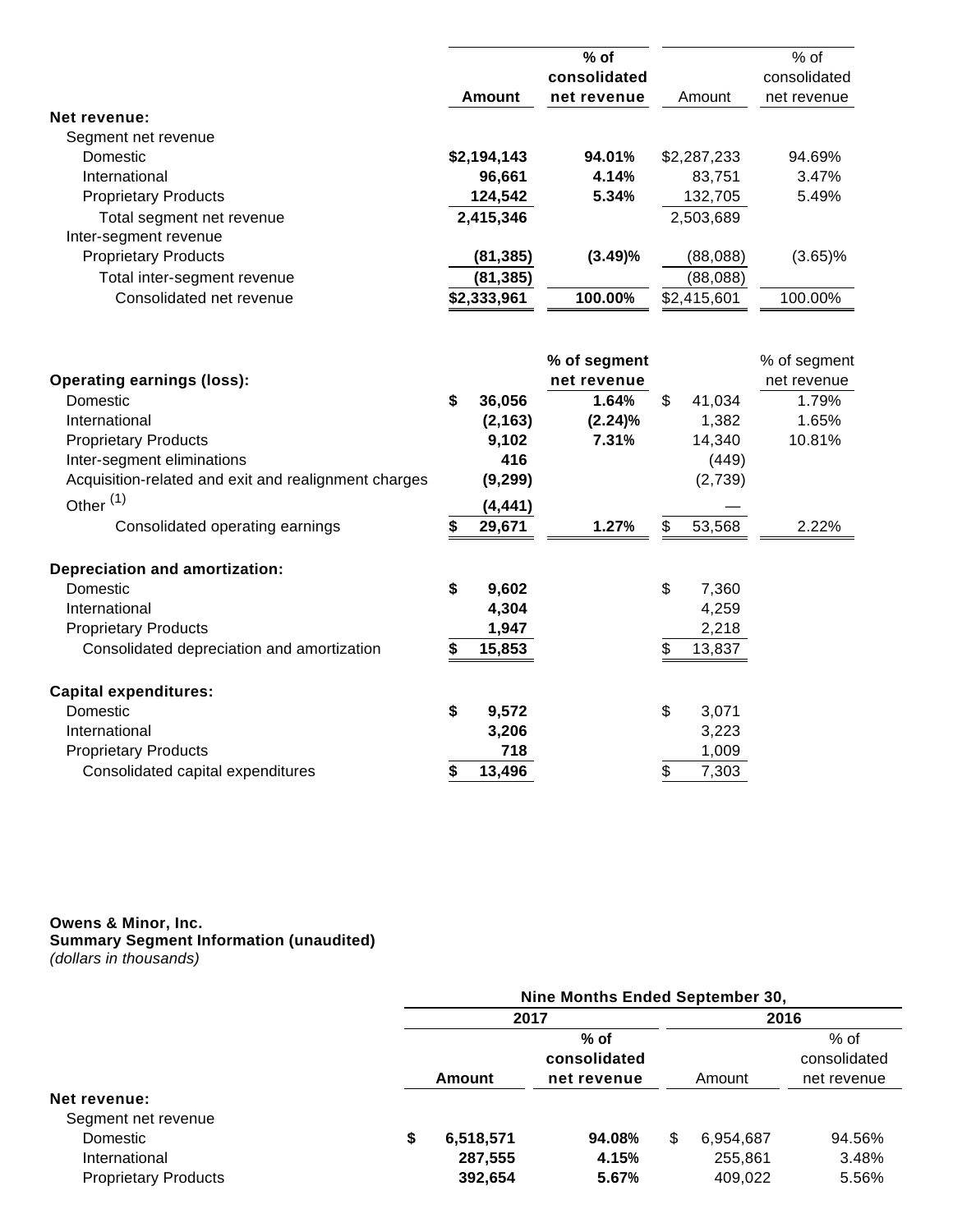| Total segment net revenue                    |    | 7,198,780     |              | 7,619,570       |              |
|----------------------------------------------|----|---------------|--------------|-----------------|--------------|
| Inter-segment revenue                        |    |               |              |                 |              |
| <b>Proprietary Products</b>                  |    | (270, 339)    | (3.90)%      | (264, 501)      | $(3.60)$ %   |
| Total inter-segment revenue                  |    | (270, 339)    |              | (264, 501)      |              |
| Consolidated net revenue                     | S  | 6,928,441     | 100.00%      | \$<br>7,355,069 | 100.00%      |
|                                              |    |               |              |                 |              |
|                                              |    |               | % of segment |                 | % of segment |
| <b>Operating earnings (loss):</b>            |    |               | net revenue  |                 | net revenue  |
| Domestic                                     | \$ | 102,812       | 1.58%        | \$<br>126,202   | 1.81%        |
| International                                |    | (754)         | (0.26)%      | 3,402           | 1.33%        |
| <b>Proprietary Products</b>                  |    | 26,040        | 6.63%        | 41,866          | 10.24%       |
| Inter-segment eliminations                   |    | (266)         |              | (905)           |              |
| Acquisition-related and exit and realignment |    |               |              |                 |              |
| charges                                      |    | (21, 134)     |              | (19, 974)       |              |
| Other <sup>(1)</sup>                         |    | (8,674)       |              |                 |              |
| Consolidated operating earnings              | \$ | 98,024        | 1.41%        | \$<br>150,591   | 2.05%        |
| Depreciation and amortization:               |    |               |              |                 |              |
| Domestic                                     | \$ | 23,233        |              | \$<br>22,399    |              |
| International                                |    |               |              | 13,125          |              |
|                                              |    | 12,072        |              |                 |              |
| <b>Proprietary Products</b>                  |    | 5,755         |              | 6,658           |              |
| Consolidated depreciation and amortization   | \$ | 41,060        |              | \$<br>42,182    |              |
| <b>Capital expenditures:</b>                 |    |               |              |                 |              |
| Domestic                                     | \$ | 23,376        |              | \$<br>10,274    |              |
| International                                |    | 11,659        |              | 8,053           |              |
| <b>Proprietary Products</b>                  |    | 2,754         |              | 2,436           |              |
| Consolidated capital expenditures            | \$ | 37,789        |              | \$<br>20,763    |              |
|                                              |    |               |              |                 |              |
|                                              |    | September 30, |              | December 31,    |              |
|                                              |    | 2017          |              | 2016            |              |
| Total assets:                                |    |               |              |                 |              |
| Domestic                                     | \$ | 2,416,079     |              | \$<br>1,778,481 |              |
| International                                |    | 418,331       |              | 352,898         |              |
| <b>Proprietary Products</b>                  |    | 401,331       |              | 400,885         |              |
| Segment assets                               |    | 3,235,741     |              | 2,532,264       |              |
| Cash and cash equivalents                    |    | 98,415        |              | 185,488         |              |
| Consolidated total assets                    | S  | 3,334,156     |              | \$<br>2,717,752 |              |

 $^{(1)}$  Software as a Service (SaaS) implementation costs associated with the upgrading of global IT platforms in connection with the redesign of our global information system strategy.

**Owens & Minor, Inc. Net Income Per Common Share (unaudited)** (dollars in thousands, except per share data)

| <b>Three Months Ended</b> |      | <b>Nine Months Ended</b> |               |
|---------------------------|------|--------------------------|---------------|
| September 30,             |      |                          | September 30, |
| 2017                      | 2016 | 2017                     | 2016          |